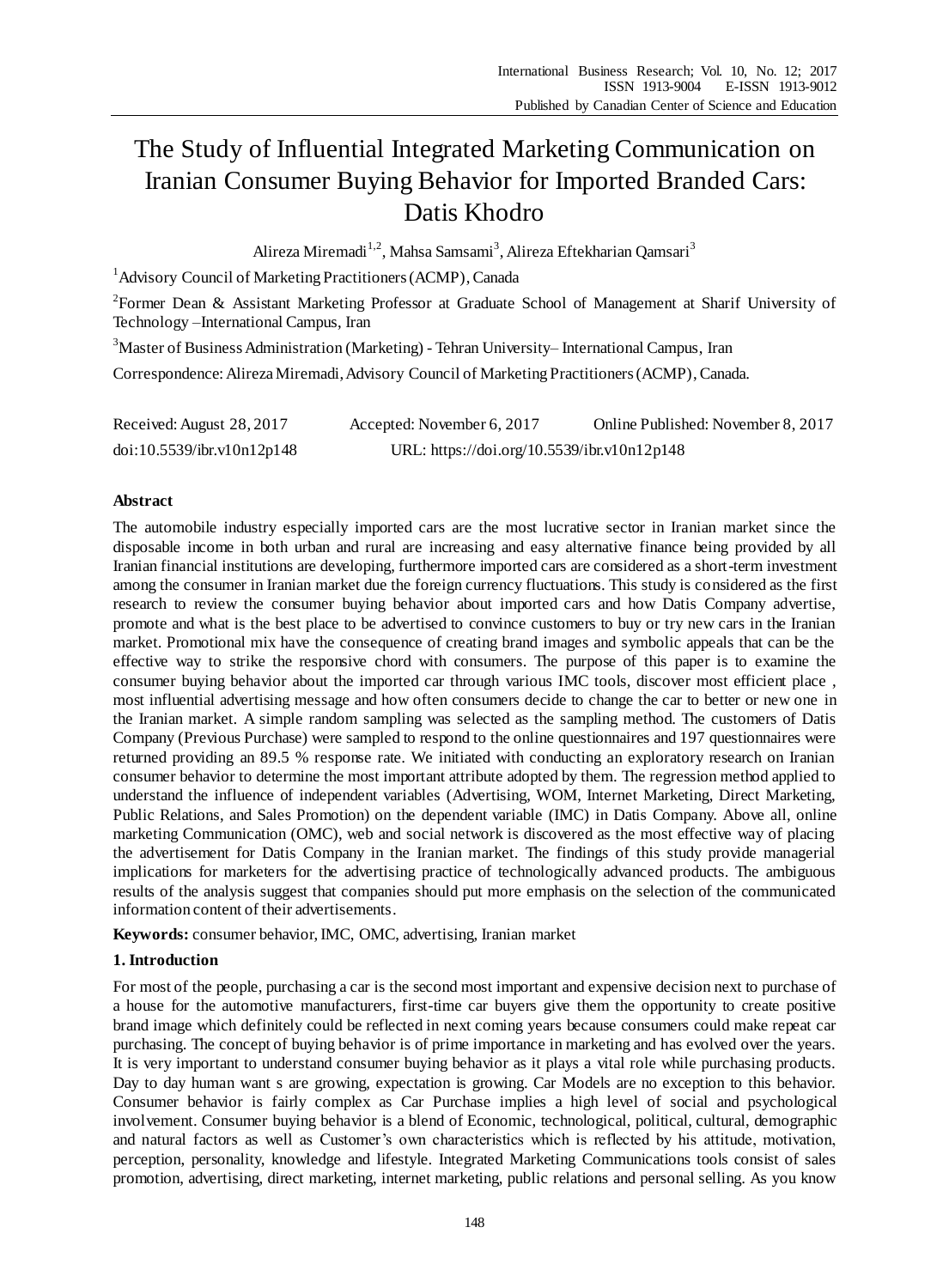advertising is paid to introduce our organization, product, services, and idea. This communication tools will have beneficial and critical consequences on customer mind especially consumer behavior. Certainly, advertising is considered to be the most effective communication tools. There is a wide range of investigation due to effective advertising(Nikhil & Bhunvender, 2012). Whereas there is a considerable demand for imported cars in Iran and this action is increasing annually, On the other hand, We can find different and numerous company which has wide ranging duties in the field of importing, selling and leasing agency. Undoubtedly competitive market between these kinds of companies leads integrated marketing communication especially advertising to critical tools for attraction consumer on purchasing. The purpose of this paper is an evaluation of the effective advertising dimensions to customer's attraction in order to purchase imported car in Iran. Our case study is Datis khodro Company in Iran . Consumer behavior consists of all human behavior that goes in making and post purchase decision . one can succeed in the competitive market only after understanding the complex consumer behavior .an understanding of the consumer enables a marketer to take marketing decisions which are compatible with its consumers need in automobiles market around the world (Vikram 2014).

## *1.1 Datis Khodro Company*

Datis Khodro company was established in 2013 and relying on 12 years' experiences of its managers to import and sales of luxury cars, it Intends to create a new point of view for the customers. The main activity of the company is import and sales the stylish cars. Providing the consultancy services to obtain the best choice in addition to timely fulfillment obligations let the Datis khodro to find the significant place in the competitive vehicle market. Datis khodro would like to reach the main and defined goal and better progress so this company was built the major fundamental as the table 1.

|  |  |  | Table 1. Major Fundamental of Datis Khodro |  |  |
|--|--|--|--------------------------------------------|--|--|
|--|--|--|--------------------------------------------|--|--|

| No | Subject                                               | <b>Features</b>              |
|----|-------------------------------------------------------|------------------------------|
|    | Headquarter (Head Office)                             | In Tehran (600sqm)           |
|    | Central showroom for services                         | In Tehran $(1000\text{sgm})$ |
|    | Central workshop for services                         | In Tehran $(3000\text{sgm})$ |
| 4  | dealers for sales and after sales-services nationwide | More than 10                 |
|    |                                                       |                              |

Datis khodro company is the holding company as following:

- I. Datis Tejarat Mandegar,. Tehran Iran (Import, sale and service of all products)
- II. Datis Co. Ltd., Yerevan- Armenia (Import and export cars)
- III. Datis is pressing the registration in Hamburg-Germany (Import and Export from Europe, financing requirements of the holding main customer.

The business of Datis Company lines is including import vehicles such as car, heavy cars, motorcycle, bike, E-bike, spare parts, consumable parts, and so on. In addition brands which is imported and sold such as Toyota, Lexus , Kia Motors , Hyundai, BMW, Mercedes in Iranian market.(Datis 2013 )





Figure 1. Sales Amount Of Datis Khodro For Imported Cars in 2016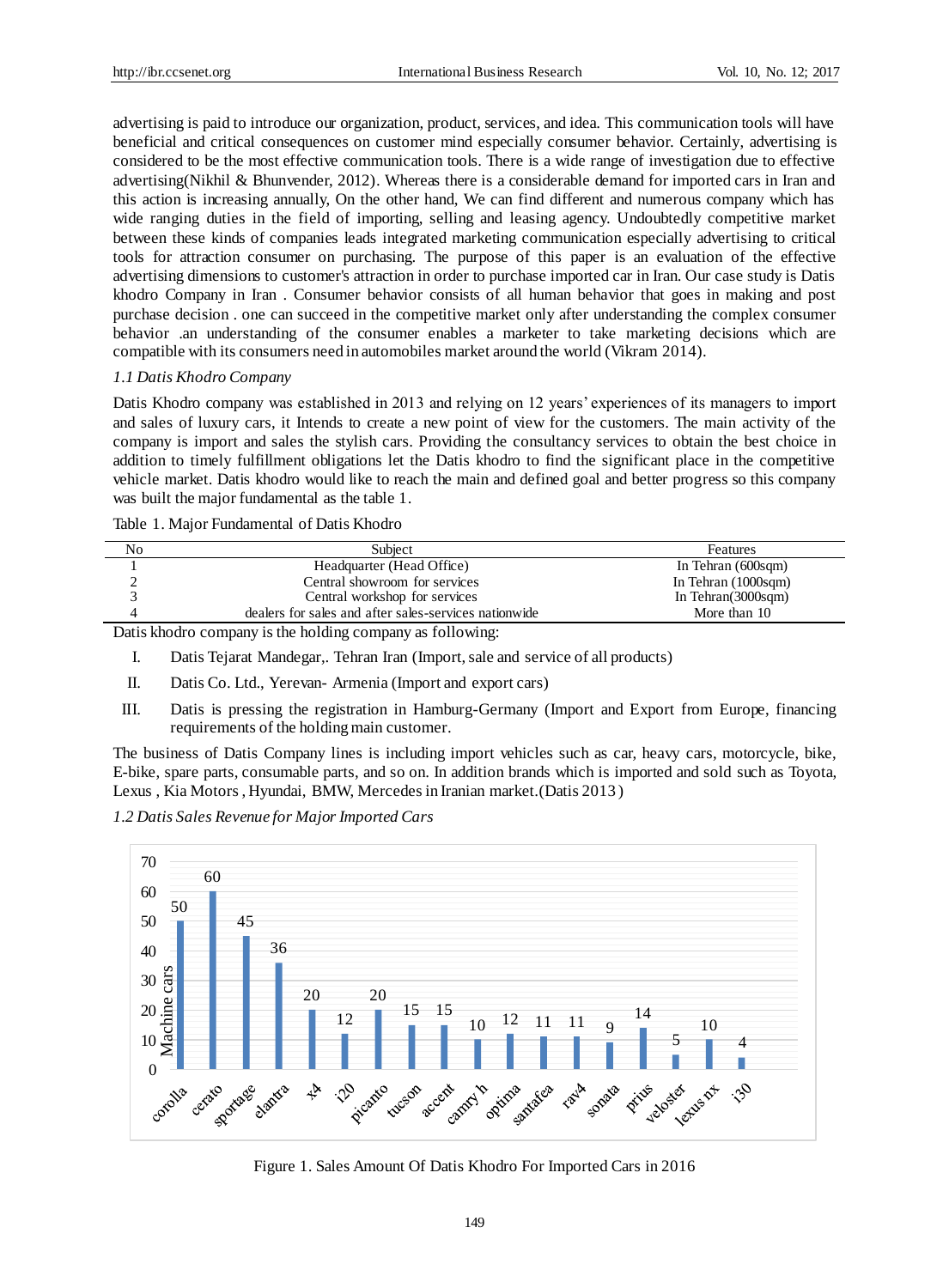

Figure 2. Sales Volume Based on Imported branded Car through Datis khodro

#### *1.3 The Need of Study*

Due to the emergence of globalization and liberalization there is a stiff completion among the Automobile industries which are focusing attention in capturing the Iranian markets. Customers have now changed their attitude that yesterday's luxuries are today's necessities. To be a successful marketer it is absolutely essential to study the consumer buying behavior and perceptions of the prospective buyers and track their drivers of those perceptions. Unfortunately, the manufacture of the domestic car can't fulfill the customer needs and expectations so the tastes of Iranian customers are gradually shifted from domestic cars to imported cars. Datis is a pioneer in importing branded cars and trying to fulfill this gap in the Iranian market. Datis company imported cars Company is trying to fulfill the existing gap between domestic cars with the imported one. The experimental data are rather controversial and there is no general agreement about studying the customer perception regards imported cars, therefore the literature reviews are really limited in this existing scenario

## **2. Literature Review**

The automobile industry especially imported cars is the most lucrative sector in Iranian market since the disposable income in both urban and rura are increasing and easy alternative finance being provided by all Iranian financial institutions are developing, furthermore imported cars are considered as short-term investment among the consumer in Iranian market due the foreign currency fluctuations and domestic automobile industry are not comparable with imported cars.. This study is considered as the first research to review the consumer buying behavior about imported cars and how we advertise, promote and what is the best message can convince customers in the Iranian market. It also equips the Datis khodro to take advantage of various promotional, message creation methods and marketing techniques to increase the chance of grabbing the customers.(Miremadi, 2012). Concerning advertising and effect of this on customer awareness and image, We could collect plenty of investigation and studies. Studies are illustrated five vital communications function of advertising as following: Informing, Influencing, Reminding and increasing salience, adding value and assisting other company efforts. The first function of advertising is related to informing in which advertising leads the consumer to aware of the new brand, educates them in order to brands' benefits, features and so on. Another function of advertising is proven to be influenced by which companies and sellers could have important consequences for choosing one brand versus another not only primary demand but also the secondary brand. A brand will be reminded and fresh in the consumers' mind by advertising, in addition, this function has been pertained to as making a brand salient. Undoubtedly effective advertising also increments the consumers' preference and interest in the mature brand and furthermore this IMC tool has been corroborated to consequence brand switching by reminding consumers. Improving quality, innovating and altering consumer perception is the new offer and unique selling proposition which are demonstrated to add value by producer and an effective advertising will cause to illustrate these adding value. When consumer used to be identified product packages by advertising, certainly this process could assist salesperson and will declining costs due to answering consumers' expectation on television or others medias and medium vehicles. Assisting other company efforts is last but not list of adverting functions. (Shimp & Andrews, 2012, p. 276).In fact, some advertising experts contend that advertising is most effective when it reflects both ends of the creative advertising continuum that is, by addressing not only functional product benefits but also symbolic or psychosocial benefits.(Shimp & Andrews, 2012).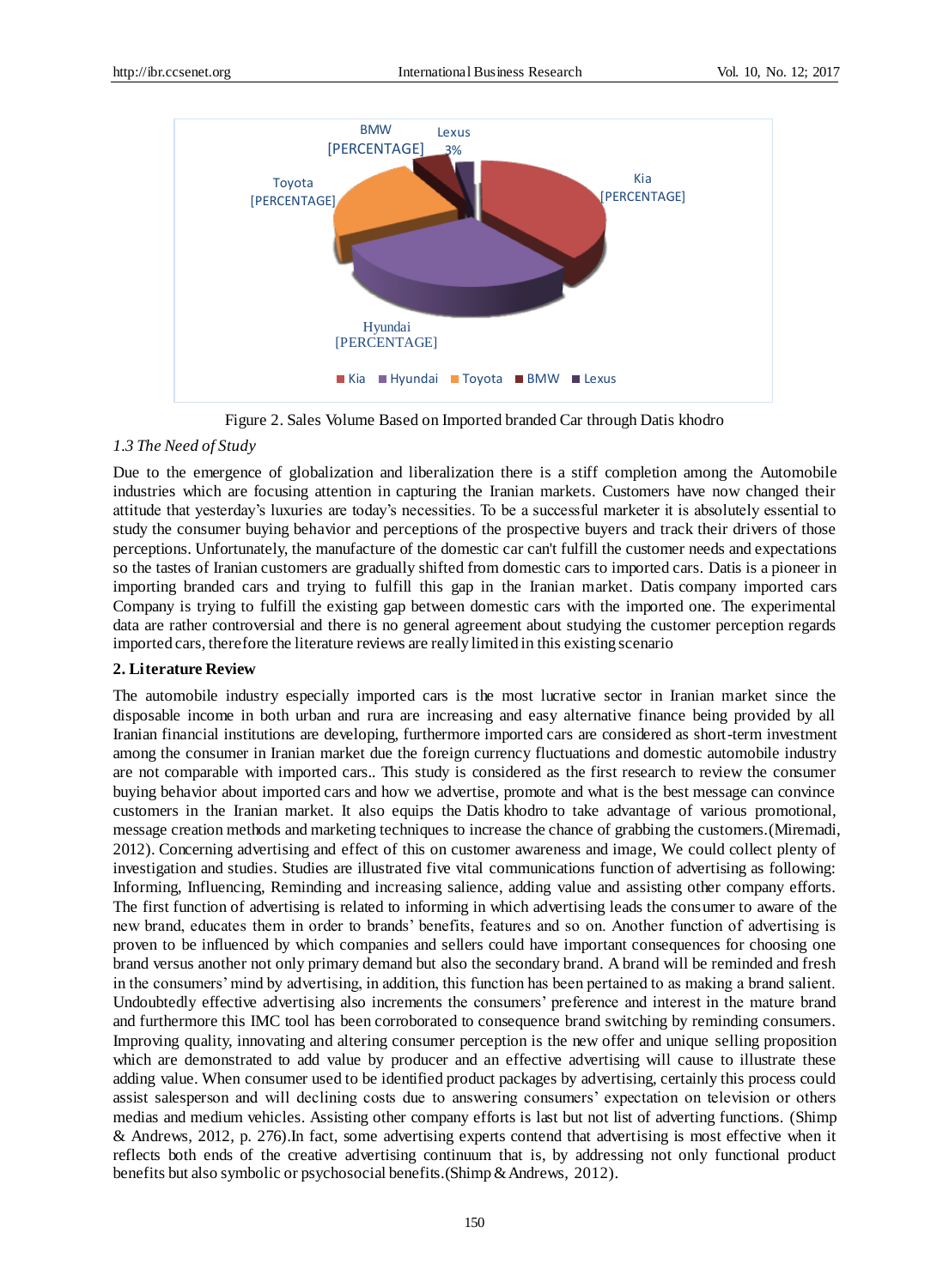# Table 2. Various Research and Study in Advertising Methods

| Year | Author                       | <b>Description</b>                                                                                                                                                                                 |
|------|------------------------------|----------------------------------------------------------------------------------------------------------------------------------------------------------------------------------------------------|
|      |                              | Advertising effectiveness on financial performance of banking sector is studied .The result of                                                                                                     |
| 2017 | $(Acar \&$                   | this case is displayed significant and positive association between advertising expenses and                                                                                                       |
|      | Temiz)                       | financial performance long term by advertising. Additionally effectiveness advertising will                                                                                                        |
|      |                              | bring accounting and amortization policy toward their expenses on mind.                                                                                                                            |
|      |                              | One of the marketing strategies is advertising through media that plays a substantial role in                                                                                                      |
|      | (Hadadi &                    | illustrating the merits and demerits aspects of products and services to the audiences.                                                                                                            |
| 2014 | Almsafir)                    | Absolutely advertising as integrating marketing communication is so costly but companies can                                                                                                       |
|      |                              | only reach positive effects by arranging their advertisements budgets wisely. In order to avoid<br>expensive costs, marketers will can evaluate the impact of online advertising on sells.         |
|      |                              | Some advertising experts contend that advertising is most effective when it reflects both ends of                                                                                                  |
| 2012 | (Shimp &                     | the creative advertising continuum that is, by addressing not only functional product benefits                                                                                                     |
|      | Andrews)                     | but also symbolic or psychosocial benefits.                                                                                                                                                        |
|      |                              | Advertising would affect brand loyalty via satisfaction, perceived quality, in addition indirectly                                                                                                 |
|      |                              | this IMC tools would have efficacy on brand loyalty through affecting image and conviction                                                                                                         |
| 2011 | (Ha, John,                   | stages of the communication process (as opposed to the preliminary attention stage).                                                                                                               |
|      | Janda, &<br><b>Muthaly</b> ) | Advertising follows from the fact that personalities are particularly useful for the creation of                                                                                                   |
|      |                              | brand associations. Brand associations influence the "evaluation of alternatives" stage in basic                                                                                                   |
|      |                              | consumer buying behavior models.                                                                                                                                                                   |
| 2007 | (Rajagopal &                 | Effective brand management, encompassing brand personality, is of paramount importance in                                                                                                          |
|      | Gopal)                       | reaching the overall company goals towards satisfaction, loyalty, and profitability.                                                                                                               |
| 2006 | (Rajagopal)                  | Advertising plays an important role in reinforcing perceived performance and usage experience                                                                                                      |
|      |                              | of a particular brand.                                                                                                                                                                             |
|      |                              | Internet is one of the impressive tools of advertising in which we can find a wide range of both<br>positive and negative points for producers and sellers until moving consumer to purchasing.    |
| 2002 |                              | ldsmith & Laffer Internet advertising include two chapters in which can be viewed Offline traditional media                                                                                        |
|      |                              | advertising similar to TV, newspaper and so on. Another chapter is pertained to online                                                                                                             |
|      |                              | advertising as Email, website, social network and something like that.                                                                                                                             |
|      |                              | In the past studies discovered relationship between advertising and profits. By the way                                                                                                            |
|      | (Greuner,                    | advertising is treated an investment, overstating the real rates of return to advertising.                                                                                                         |
| 2000 | Kamerschen,                  | Advertising on competition in the US automobile industry such as General Motors, Ford, and                                                                                                         |
|      | & Klein)                     | Chrysler over the 25-year period from 1970 to 1994. Subsequently they could support the view                                                                                                       |
|      |                              | of advertising by which car industry market is more competitive. The result show that                                                                                                              |
|      |                              | advertising is effectiveness in this industry.                                                                                                                                                     |
|      |                              | Regarding the competitive issues, the sales effects of own advertising and style change make                                                                                                       |
| 1993 | (Kwoka)                      | clear that these strategies are advantageous to each seller individually .Substantively sizeable<br>positive effects from style change, model age, and advertising in US car models over a 22-year |
|      |                              | period. A dvertising and style change each increases a model's sales. In addition this action is                                                                                                   |
|      |                              | proven to be short-lived but styling has a much longer impact                                                                                                                                      |
|      |                              | The influence of advertising is related to products and services with low consumer involvement                                                                                                     |
|      |                              | such as foodstuffs, cigarette and something like that. Advertising would play a remarkable role                                                                                                    |
| 1993 | (Bendixen)                   | at attraction consumer. Although content of advertising is so important, undoubtedly advertising                                                                                                   |
|      |                              | in different media and mediums will have different consequences.                                                                                                                                   |
|      |                              | In order to investigating price, quality and advertising competition in United Kingdom Car                                                                                                         |
|      | (Cowling &                   | Market examined that the behavior of advertising appropriations is consistent with long-term                                                                                                       |
| 1971 | Cubbin)                      | rule-of-thumb behavior, which directly relates advertising appropriations to sales revenue,                                                                                                        |
|      |                              | coupled with a short-run compensatory mechanism, whereby a reduction in market share                                                                                                               |
|      |                              | generates an increase in advertising appropriations.                                                                                                                                               |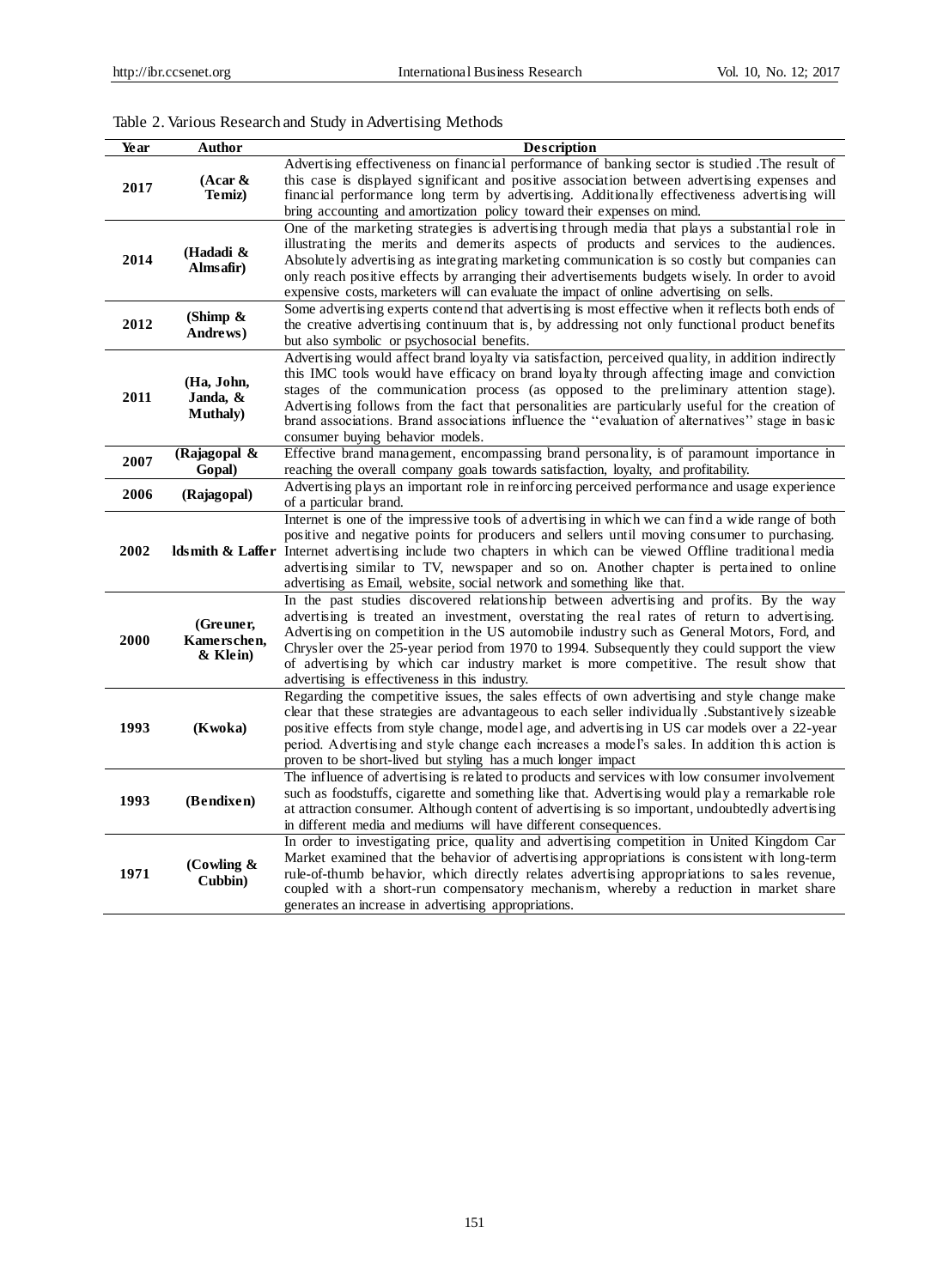## *2.1 Major Players in Iranian Automobile Industry*

# Table 3. Major Player in Iranian Automotive Industry

| Company                                | <b>History</b>                                                                                                                                                                                                                                                                                                                                                                                                                                                                                                                                                                                                                                                                                                                                                                                                                                                                                                                                                                  |                                                                            |  |  |
|----------------------------------------|---------------------------------------------------------------------------------------------------------------------------------------------------------------------------------------------------------------------------------------------------------------------------------------------------------------------------------------------------------------------------------------------------------------------------------------------------------------------------------------------------------------------------------------------------------------------------------------------------------------------------------------------------------------------------------------------------------------------------------------------------------------------------------------------------------------------------------------------------------------------------------------------------------------------------------------------------------------------------------|----------------------------------------------------------------------------|--|--|
| <b>Iran Khodro</b><br>Company          | To found in August 1962. To sign a contract with the English company for 'Paykan'.<br>In late 1977, the company held talks with France's Peugeot to replace Paykan. In<br>2003, Pars and Samand models of the year and Peugeot 206 sedan were put into<br>production. In 2004,the two sedans of Pars ELX and Samand Lx were introduced to<br>the market. In 2006, the national engine production line and Samand sedan<br>production lines in Azerbaijan, Belarus and Syria were put into production. In 2008,<br>IKCO designed Runna.                                                                                                                                                                                                                                                                                                                                                                                                                                          | Peuge ot 405<br>Peugeot206<br><b>Peugeot Pars</b><br><b>Samand</b><br>Dena |  |  |
| SAIPA<br><b>SAIPA Group</b>            | SAIPA was established in 1966, with 75% Iranian ownership. In 1968, Producing<br>Dyan models. Producing pickup with 2000 cc displacement in 1983. Producing<br>Renault 21 in 1993. In 1994, Producing various Models of "Carburetor-Engined<br>Pride". In 1999, Producing Pride Safari. Localization of parts; 81% for Pride, 79% for<br>Nissan pickups. In 2002, Launching and Producing SAIPA 141. In 2005, Launching<br>Rio Production Line. In 2007, Launching Tondar 90 in 3 Types. Launching SAIPA<br>132. In 2012, Introducing of 3 new models: TIBA2, SAIPA 151 and Automatic<br>X100. In 2014, Launching TIBA2 Production Line in SAIPA. Launching Kia Cerato<br>Production Line in SAIPA. Launching ARIO Experimental Production Line in<br>BONRO. In 2016, Joint-Venture of SAIPA and Citroën (SAIPA Kashan). Launching<br>CS35. Launching Renault Sandero Step way. Launching CERATO Optional.<br>Launching Quick.                                                  | <b>Tiba</b><br>Saipa 131                                                   |  |  |
| MUM<br><b>Modiran Vehicle</b>          | Modiran Vehicle Manufacturing Company is an Iranian automobile firm that<br>currently makes a version of the Chery QQ3 called the MVM in 2001.                                                                                                                                                                                                                                                                                                                                                                                                                                                                                                                                                                                                                                                                                                                                                                                                                                  | <b>MVM</b><br>chery tigo5                                                  |  |  |
| PA <sub>pry</sub> <sub>Ind</sub> IODRO | Pars Khodro was the first manufacturer of sport utility vehicles in Iran. 1968-1978,<br>Industrial co-operations of GM as a shareholder. Renaming Jeep co-investor Co. to<br>'Iran GM'. Launching new products :'Chevrolet Iran' (Opel), 'Chevrolet Pickup',<br>'Chevrolet Nova', 'Buick Sky Lark', and 'Cadillac Civil'. 1986-1990, nitiation of<br>co-operations with Nissan Japan. Additional options of Army equipment to Jeep.<br>Launching the production lines Nissan Patrol with variety of models (Van, Hard Top,<br>Ambulance). 1995-1999, Transferring Renault 5 production line from Saipa to Pars<br>Khodro. 2000-2004, Saipa Purchasing 51% of Pars Khodro shares in Tehran Stock<br>Market. 2005-2011, Purchase of Zagros Khodro Co. by Pars Khodro Co. and<br>transferring Pickup & Roniz production lines from PK to Zagros Khodro. Initiating<br>the production of Renaults France new cars including Megane and Logan (by the<br>trading name of Tondar 90). | <b>Tondar 90</b>                                                           |  |  |
| <b>Bahman</b> group                    | Bahman Motor Company Bahman Motor Company was founded in 1952 under the<br>title of Iran Khalij Co. and increased range of products to Mazda 1000 with cargo<br>capacity of 500 Kg and Mazda 1600 with cargo capacity of 1 Ton. Changing the<br>name to Bahman Group and signing a contract with the Japanese Motors company<br>Mitsubishi in 2002. In 2003 Bahman Group, with the launch of Mitsubishi Pajero<br>entered to 4WD market. In 2008 a new passenger car" Mazda 3" and" Capra 1600"<br>double cap pickup were produced and released to the market. In year 2010 new<br>'Mazda 2", "Mazda3" and "Capra" pickup were lunched into market and also on the<br>same year Bahman Motor Center. Year 2011 began with production of Mazda 1600<br>passenger vehicle, sedans B50, and Mini-track. Eventually in year 2012 Bahman<br>Motor Center became independent company under Bahman Motor Co.                                                                           | Mazda 3                                                                    |  |  |
| <b>Kerman</b><br>Automotive            | Kerman Group started its activities on January of 1990. Kerman Khodro started its<br>activity in the field of importing various models of Daewoo vehicles, After<br>outstanding welcome by customers form our products in order to reach our primary<br>objects, absorb foreign investment and take position in the cycle of vehicle<br>production, execute vehicle production design in Arg e Jadid. Executive operation of<br>this project was started in 1993 and its result was creating various companies and<br>assembly of vehicles like Kerman Motor, Rayen Vehicle Making, Bam Vehicle<br>Making.                                                                                                                                                                                                                                                                                                                                                                      | JAC <sub>S5</sub><br>Lifan 820                                             |  |  |

The primary objectives of advertising are to create awareness among the target consumers. Undoubtedly controlling time of advertising has critical consequences on budget constraints. So companies need to identify reach and frequency. Reach and frequency is well-established marketing metrics for planning and evaluating the effectiveness of advertising campaigns.

Actually, companies have diverse type of advertising though they need to stablish a suitable schedule via advertising technique. Reach and frequency are proven to an important technique. In major, frequently purchased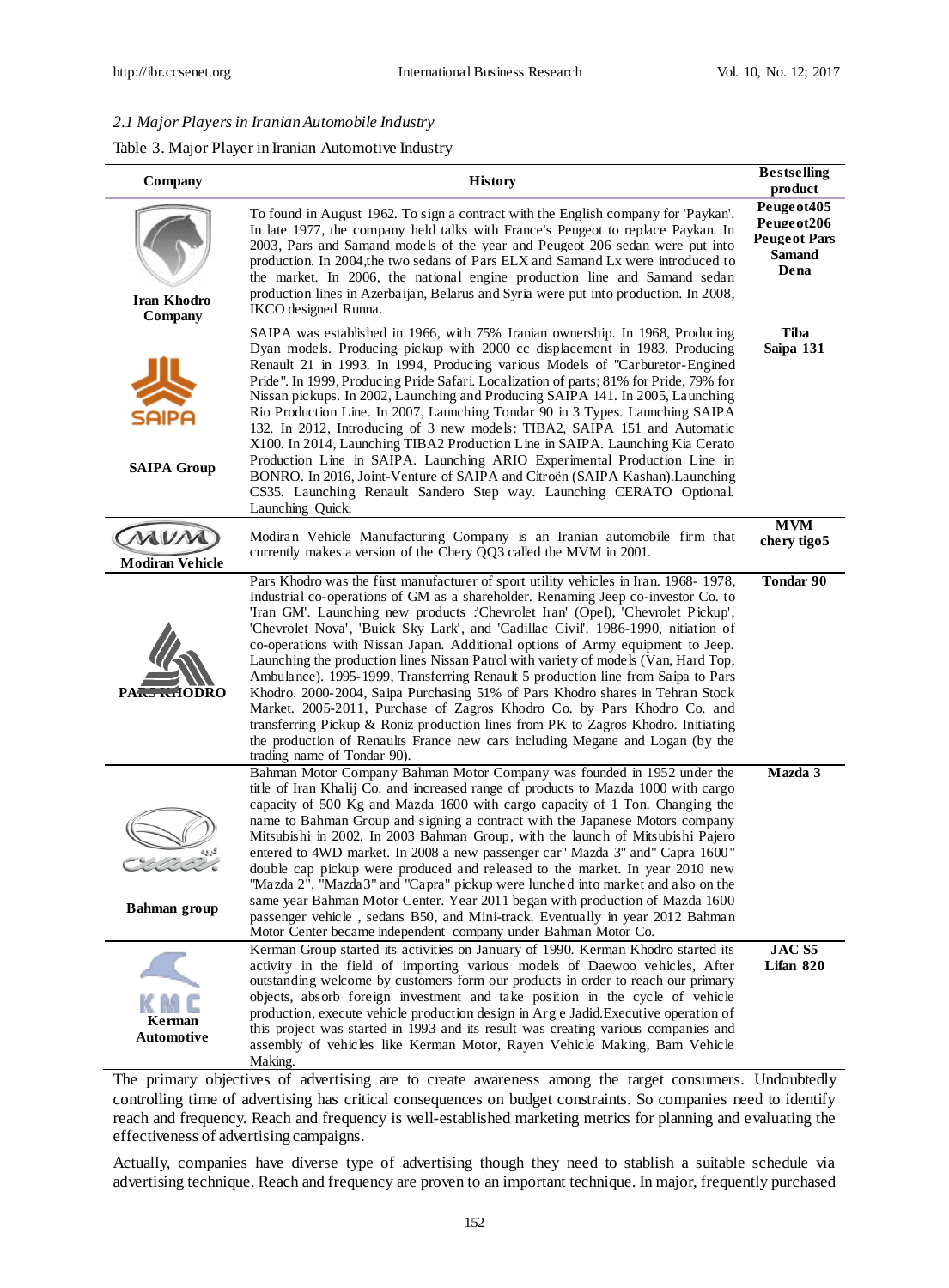packaged goods markets, returns to advertising diminish fast. A small frequency, therefore (one to three reminders per purchase cycle), has an sufficient and important role in advertising an awareness and established brand.(Turner, Hojjat, Cetintas, & Yang, 2016), (Vakratsas & Ambler, 1999).There is several technique for achieving effectiveness advertising. The first technic is pertained to placing advertisement in prime time commercials. An another technic refers to placing ads in large circulation general interests magazines. last but not least is appropriate to using multiple network ,stations, many national news, papers simultaneously. In spite of this, If we would like to present a beneficial advertising when frequency is emphasized as primary goal of media plan and reach as secondary target, we have to place advertising in late night TV program, use experience magazines, sponsorship of major events and something like that.

| Table 4. Type of Advertising Techniques |  |
|-----------------------------------------|--|
|                                         |  |

| Type of advertising          | Description                                                                                          |  |  |  |
|------------------------------|------------------------------------------------------------------------------------------------------|--|--|--|
|                              | Advertising via internet (World Wide Web).*                                                          |  |  |  |
|                              | • AdSense (These are the ads served to consumers via Google, by showing ads relevant to the          |  |  |  |
|                              | information on any page.)                                                                            |  |  |  |
|                              | • Email advertising (and SPAM)                                                                       |  |  |  |
|                              | • Native Advertising (This continues to grow and dominate the online advertising space.)             |  |  |  |
|                              | $\bullet$ Facebook Ads                                                                               |  |  |  |
|                              | • YouTube Ads                                                                                        |  |  |  |
| Online Advertising           | • Sponsored Tweets                                                                                   |  |  |  |
|                              | • Website Takeovers                                                                                  |  |  |  |
|                              | · Rich Media Ads                                                                                     |  |  |  |
|                              | • Pop Up Ads (and pop-under)                                                                         |  |  |  |
|                              | $\bullet$ Pre-video ads                                                                              |  |  |  |
|                              | $\bullet$ Blogging                                                                                   |  |  |  |
|                              | Banners ads (These include skyscrapers, full banners, squares, and buttons.)                         |  |  |  |
|                              | This advertising is similar to online advertising but It can be better that is utilize due to all of |  |  |  |
|                              | applications in which use cell phones, iPads, Kindles, Nooks, and other portable electronic          |  |  |  |
| Cell Phone & Mobile          | devices with Internet connectivity.                                                                  |  |  |  |
| Advertising                  | Current trends in mobile advertising involve major use of social media such as Twitter,              |  |  |  |
|                              | Instagram, Snapchat, and Facebook                                                                    |  |  |  |
| Public Service               | Public Service Advertisements (PSA)s traditionally appear on TV and radio, but are also being        |  |  |  |
| Advertising                  | promoted online in nowadays.                                                                         |  |  |  |
|                              | Before digital advertising one of the effectiveness advertising is proven to be print advertising    |  |  |  |
|                              | in which is split into three sub-categories, such as:                                                |  |  |  |
|                              | • periodical advertising (a magazine, a newspaper, or anything else that comes out at regular        |  |  |  |
|                              | intervals)                                                                                           |  |  |  |
| Print Advertising            | • Brochures.                                                                                         |  |  |  |
|                              | • Leaflets                                                                                           |  |  |  |
|                              | $\bullet$ Flyers                                                                                     |  |  |  |
|                              | $\bullet$ Handouts                                                                                   |  |  |  |
|                              | • Direct mail advertising.                                                                           |  |  |  |
|                              | This type of advertising is known all of ads when people is Out Of Home (OOH).                       |  |  |  |
|                              | • Billboards                                                                                         |  |  |  |
| Outdoor Advertising          | • Bus shelter posters                                                                                |  |  |  |
|                              | $\bullet$ Fly posters                                                                                |  |  |  |
|                              | • Even those big digital boards in squares and highway                                               |  |  |  |
|                              | • Even shopping centers are some of type outdoor advertising.                                        |  |  |  |
| <b>Broadcast Advertising</b> | The term broadcast advertising applies to commercials aired on either television or radio, which     |  |  |  |
|                              | are typical called spots.                                                                            |  |  |  |
| guerrilla Advertising        | Innovation and ideas is created guerrilla advertising even without a large budget. It will happen    |  |  |  |
|                              | via word of mouth and social media                                                                   |  |  |  |

*2.2 Advertising Content Influences*

(Maclnnis & Jaworski, 1989) find that emotional advertisings are more likely to generate sales than ads based on informative content.(Ndubisi, 2007) find that marketers can defer advertising wear-out effects, or the "decreasing response to an advertising with improving repetition of display to the advertising", by offering emotional content. On the whole, most of studies is shown that appropriate advertising content moderates the effect of ad spending on sales and decision purchasing. (Becker, 2017).Print advertisements could have greater attention since this type of advertising usually consist of text or a single picture. On the other hand TV advertisements include a wide range of picture series pictures. So this type is more complex for analysis than. Cross-cultural studies focused on the differences in content in terms of advertising expression. Content of advertising could takes shape by means of nostalgic appeal, use of music, animations, role of women and ambient advertising (Srivastava et al., 2017). Several goals of content of advertising will be matched by correct and false ad recognition, subjective ad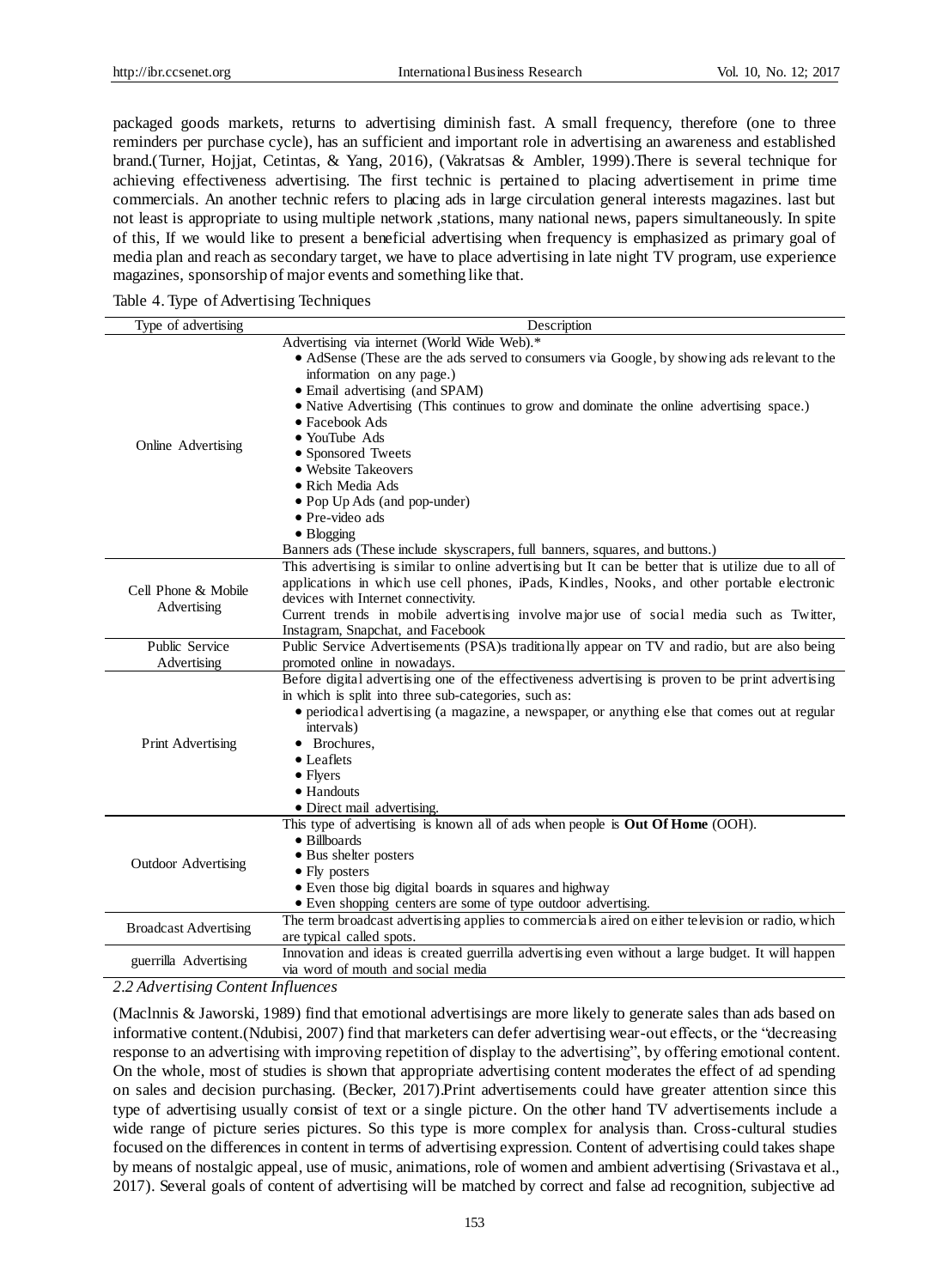comprehension, perceived advertiser awareness to viewers' needs, ad involvement, and overall ad persuasion. (Bishop, Brocato, & Vijayalakshmi, 2017)

#### **3. Research Methodology**

The purpose of this study is to elaborate the Datis consumer buying behavior for imported car through various IMC tools in Iranian market, In other words, the aim is to answer the following research objectives:

**RQ1:** To determine the most influential Integrated marketing communication techniques on consumer buying behavior about imported cars by Datis Company.

**RQ2:** To Examine and analyze the advertisement influences outcome created by datis company to motivate customer to buy imported car in Iranian market.

**RQ3:** Determine the customer perception about integrated Marketing Communication on introducing new imported cars by Datis company.

**RQ4**: To Highlight the importance of brand awareness and brand association in Datis company

The research started with conducting an exploratory research on Iranian consumer behavior to determine the most important attribute adopted by them. The research gradually shifted from exploratory research to quantitative. Through literature review and conducting deep interviews with the experts in Iranian automobile industry , we have divided the questionnaire into four sections. The method of distribution questionnaire was through online methods for Iranian customer in Datis Company. The first section, we asked about demographic information of the respondents, the second section, the respondents asked about the Promotion Place and main of objective of the unique message and attractive IMC technique towards them. The third section is about the various IMC attributes, determining the Reach and Frequency techniques and the last part we asked about the brand association and brand awareness, furthermore, the questionnaire used five points Likert scale. The respondents were asked to reflect the amount of measured variable from completely agree to completely disagree.

#### *3.1 Research Approach*

There are two Scientific approaches when writing an executive study , a deductive and an inductive . using an inductive approach means that the researcher gather data and develop theory by analyzing it usually of a qualitative nature . using deductive approach is associate with building and testing of hypothesis and is more concerned with achieving results which can be generalized ,usually of a quantative nature .(Saunders & Thornhill, 2007). This Study is based on deductive approach .

In this research, a simple random sampling was selected as the sampling method. The customers of Datis Khodro (Previous Purchaser) were sampled to respond to the questionnaires. the research is executed in Tehran as main and accessible province in Iran . To achieve a diverse response from a expand the scope of ideas, age, education, income and type of occupation used. According to (Fisher, 2007), the number of distributed questionnaires will have to be larger than the minimum required and the response rate of 30% is considered very well. In this study, 220 questionnaires were distributed online through http://fa.datiskhodro.com/HomeS/CustomerClub and 197 questionnaires were returned providing an 89.5 % response rate.There are two important concepts one should keep in mind when writing a report, validity, and reliability. Validity is the ability of a chosen instrument to measure what it is supposed to measure. Reliability is the extent to which research results would be stable or consistent if the same techniques were used repeatedly. The role of reliability is to minimize the errors and biases in a study In this research reliability were assessed by the method of alpha Cronbach. the internal consistency is calculated to 0.843. Since alpha Cronbach is more than 0.7; reliability of trust measure is acceptable. Indicator reliability means the extent to which a variable or set of variables is consistent regarding what it intends to measure the face validity and content validity is performed in this study.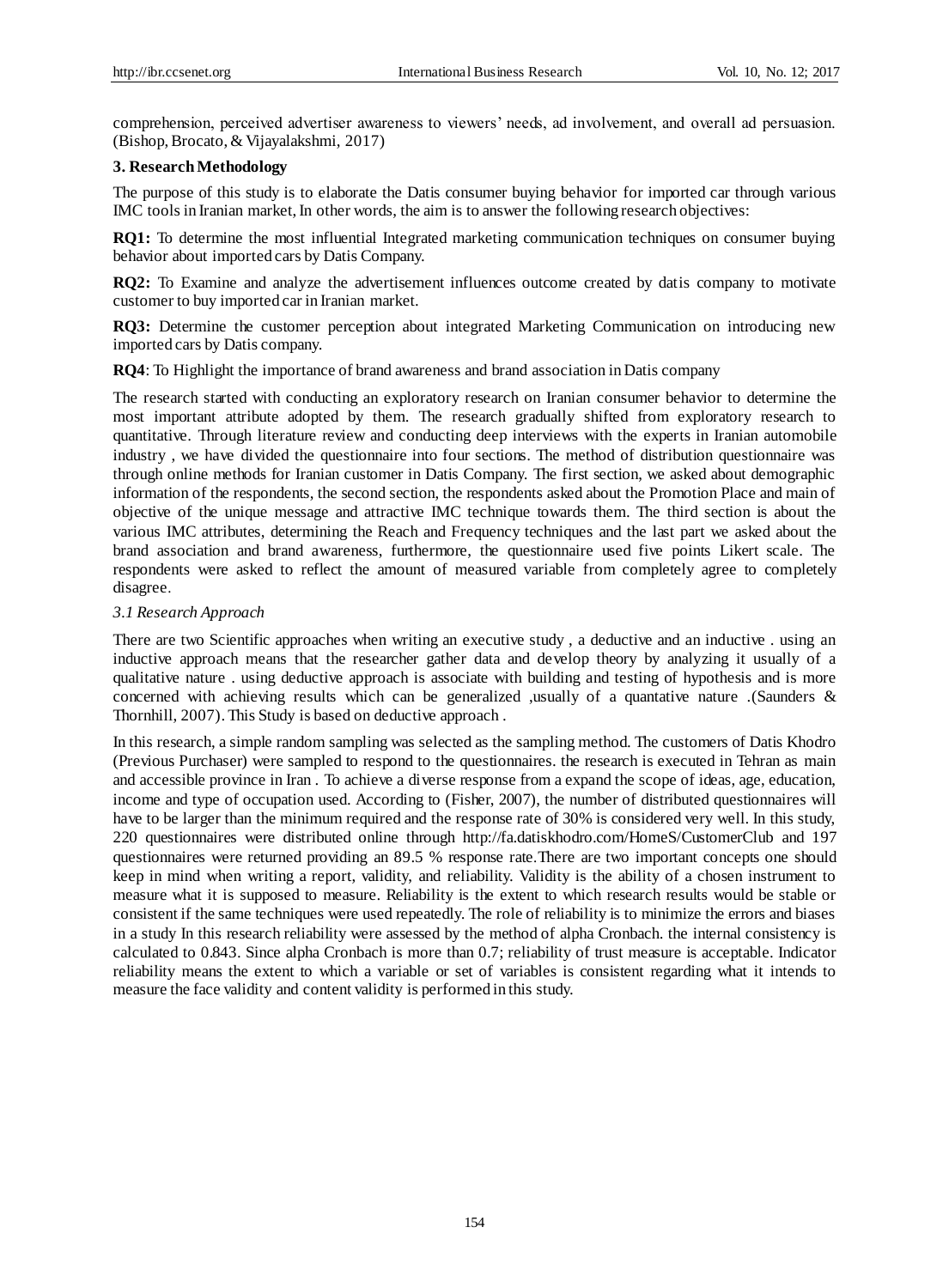#### **4. Data Analysis and Interpretation**

*4.1 RQ1: To Determine the Most Influential Integrated Marketing Communication Techniques on Consumer Buying Behavior about Imported Cars by Datis Company*

| Model |                   | R Square | <b>Adjusted R Square</b> | <b>S</b> 12       |
|-------|-------------------|----------|--------------------------|-------------------|
|       | $.723^{\circ}$    | ىتىت     | .516                     | .000              |
|       | $.835^b$          | .698     | .690                     | .000              |
|       | .900 <sup>c</sup> | .809     | .802                     | .000              |
|       | .950 <sup>d</sup> | .902     | .897                     | .000              |
|       | .983 <sup>e</sup> | .966     | .964                     | .000              |
|       | $1.000^{\rm r}$   | 1.000    | 1.000                    | .016 <sup>g</sup> |

Table 5. Regression Model Summary For IMC In Datis Khodro

e. Predictors: (Constant), Advertising, WOM, Internet Marketing, Direct Marketing, Public Relation

f. Predictors: (Constant), Advertising, WOM, Internet Marketing, Direct Marketing, Public Relation, Sales Promotion

Since the Sig value of all independent variables except the sale promotion is less than .005, therefore, all independent variable participate in predicting the dependent variable (IMC) in Dais Company. The IMC result can predict with Advertising, WOM, Internet Marketing, Direct Marketing, and Public Relation. The regression model summary proved that % 96.4 of IMC is completely depended on performing the precise techniques of Integrated marketing Communication .

*4.2 RQ2: To Examine and analyze the advertisement influences outcome created by datis company to motivate customer to buy imported car in Iranian market .*

| <b>Advertisement Influences</b> |                    | Percentage | Influencing Ranking |
|---------------------------------|--------------------|------------|---------------------|
|                                 | Reminder           | 15.0       |                     |
| aatis<br>ਫ਼<br>omp<br>$\Box$    | Effectiveness      | 31.0       |                     |
|                                 | Intimate and valid | 24.0       |                     |
|                                 | Reasonable         | 26.5       |                     |
|                                 | Confuse            | 2.0        |                     |
|                                 | Total              | 98.5       |                     |

Table 6. Advertisement Influences On Customers in Datis Company



Figure 3. Advertisement Influences OutCome In Datis Copmany

The data would seem to suggest that effectiveness (% 0.31) followed by reasonable(%.0.26.5) and intimate and valid(%0.24) are most important and essential outcomes of Advertising Campaign that Datis company should be executed since customer expect it from advertisement message from company to introduce new imported cars. It is generally accepted that the web and social network or online advertising(online Marketing Communication) (61 %), TV(16.7 %), News Paper and Magazine  $(8.7 \%)$ , Showroom  $(7.9\%)$  and Billboard(5.6 %) are most important promotional places to advertise for current and new imported cars for datis company among the Iranian customers , furthermore the web and social network is the quickest best way to achieve USP from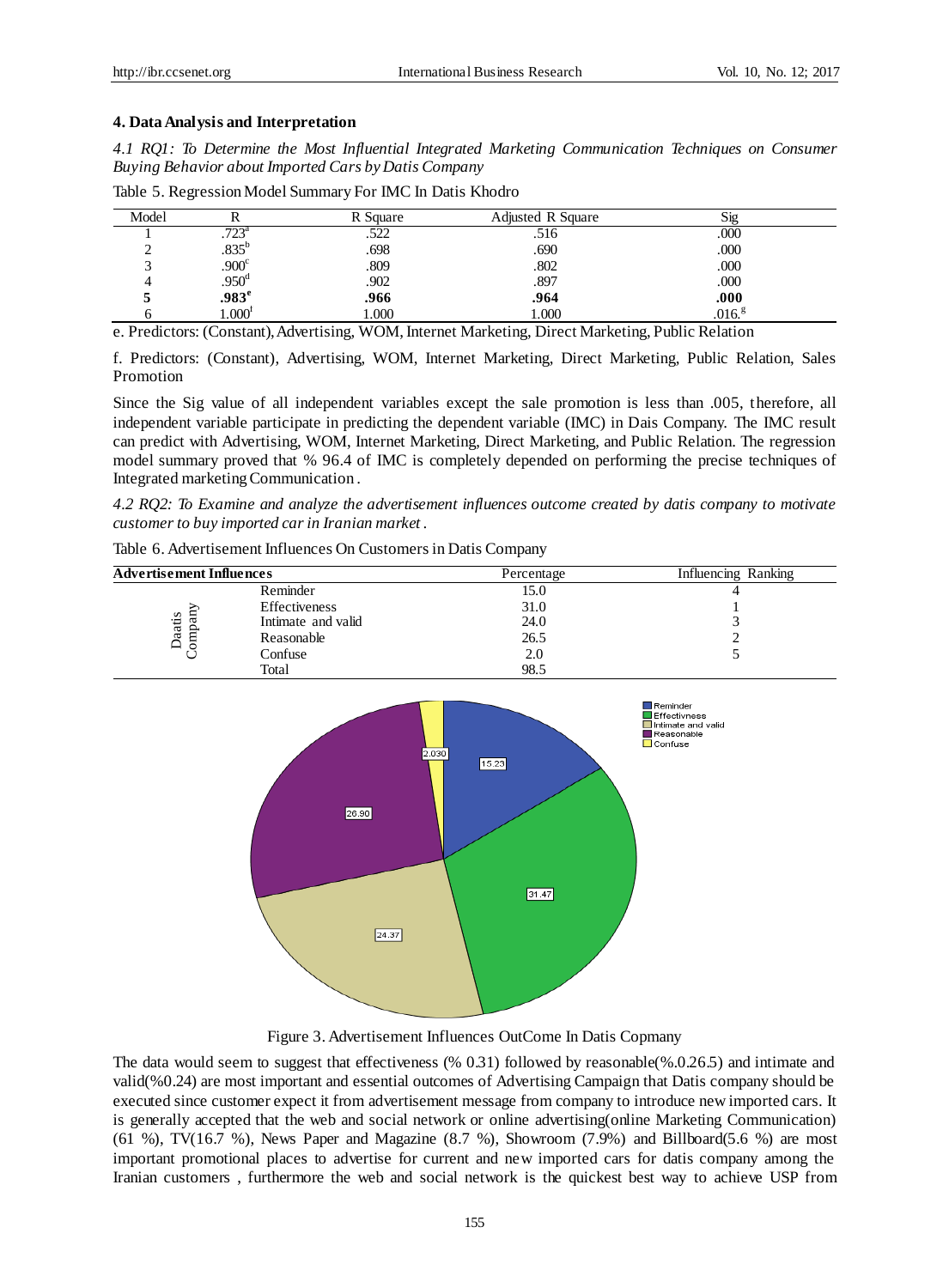advertisement message outcome whereas the TV is working to persuade customer to buy imported cars from Datis company. It is also worth mentioning that billboard is best tools to motivate customer to buy the Datis Company products. As matter of fact, the web and social network or online advertising is becoming the major place for any company if they really want to survive in the electronic and digital world.

*4.3 RQ3: Determine the Customer Perception about Integrated Marketing Communication on Introducing New Imported Cars by Datis Company*

Table 7. Priorities Of IMC Techniques

| <b>IMC</b> Techniques       | <b>Mean Rank</b> | <b>Ranking Priorities</b> | <b>Customer Opinion</b>         |
|-----------------------------|------------------|---------------------------|---------------------------------|
| Direct Marketing            | 3.99             |                           | Very Strong                     |
| <b>WOM</b>                  | 3.99             |                           | Very Strong                     |
| <b>Internet Marketing</b>   | 3.85             |                           | Very Strong                     |
| Advertising                 | 3.63             |                           | Strong                          |
| Public Relation & Publicity | 3.09             |                           | Moderate                        |
| <b>Sales Promotion</b>      | 2.45             |                           | <b>Need To Improve A</b><br>Lot |

Needless to say, Sales promotion is vital fact nowadays, therefore Marking Team of Dais khodro should concentrate more on various methods of Sales promotion. Strictly Speaking, Datis consumer didn't observe any Sales promotion activities from the marketing team to attract , motivate or even persuade them to think about the New products or the new version of old products. More relevantly, WOM and Direct marketing and internet marketing are working really fantastic in Datis Company.

*4.4 RQ4: To Highlight the Importance of Brand Awareness and Brand Association in Datis Company* 

Table 8. Brand Association and Brand Awareness Priorities In Datis Khodro

| <b>Brand Association</b>          | Mean<br>Rank | Ranking<br><b>Priorities</b> | <b>Brand Awareness</b>                                                         | <b>Mean Rank</b> | Ranking<br><b>Priorities</b> |
|-----------------------------------|--------------|------------------------------|--------------------------------------------------------------------------------|------------------|------------------------------|
| Special<br>Advertisement          | 2.66         |                              | Datis Advertising Towards Informing                                            | 2.69             |                              |
| Favorable<br>Advertisement        | 2.65         | 2                            | Advertisement Proved That We Know<br>The Datis Products are Very<br>Well-known | 2.64             |                              |
| Advertising Towards<br>Purchasing | 2.62         | 3                            | Advertising z Showing highly security<br>of Datis Products                     | 2.35             |                              |
| <b>Powerful Brand</b>             | 2.07         | 4                            | <b>Several Thoughts Towards Datis</b><br><b>Advertisements</b>                 | 2.32             | 4                            |

This table is quite revealing that Special advertisement that includes unique message has more priority in determining the Datis brand Association among the customer, whereas Iranian customers are interested in an advertisement with more informing knowledge in the Iranian market. The single most striking observation to emerge from data emphasizes on the Special advertisement to prevent customers from several thoughts from Dtais company Advertisements.

#### **5. Conclusions**

Appropriate marketing communication is critical for the success of a product. Especially in high-tech markets, the adoption of new products is challenging, as customers' willingness to buy a product can be hindered by a lack of knowledge and experience. The results provide practical insights into the advertising of technologically advanced products in a high-tech market, namely automobiles, furthermore, it indicates the promotional places that are associated with a perception of Iranian customers towards the new Imported cars by Datis company. It is strongly demonstrated that online marketing Communication (OMC) or online advertising, website, social network and virtual environment are strongly supported by customers. what is so surprising is that TV and Showroom are less popular in compared to online advertising when Iranian customer is thinking about imported cars by Datis company. The findings of this study provide managerial implications for marketers for the advertising practice of technologically advanced products. The ambiguous results of the analysis suggest that companies should put more emphasis on the selection of the communicated information content of their advertisements It emerges that Datis Marketing team should focus on effectiveness, reasonable and intimate and valid as an influential message out when they think about the creation of new advertisement. It is beyond doubt that IMC plays an essential role in motivating and persuading the customer to think or rethink about new imported cars by Datis company, therefore, they should concentrate on internet marketing as effective IMC tool among the target market and develop the reach techniques for the new customer in existing market for developing new products. There are grounds that for supporting that advertising has significant consequences on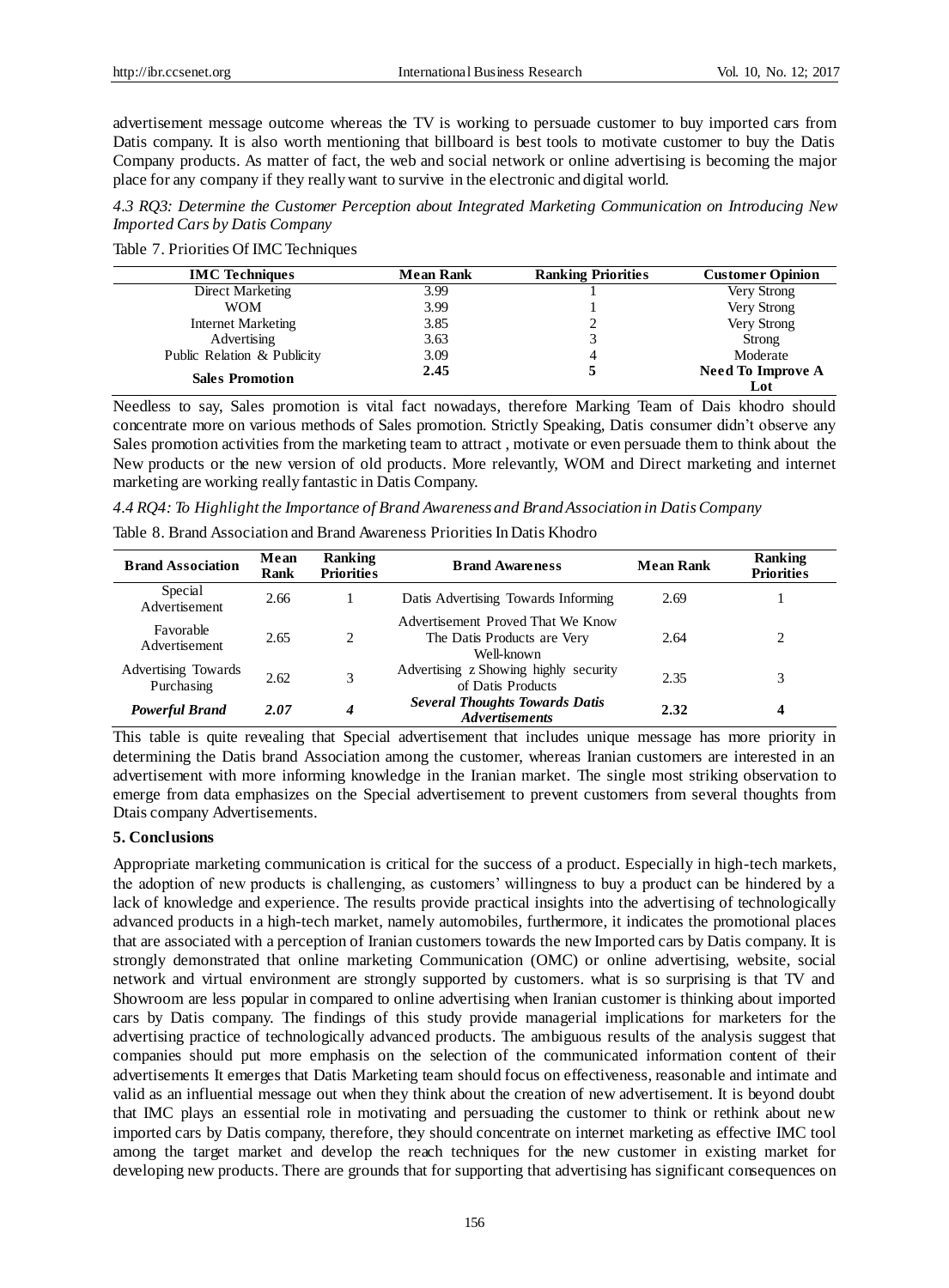consumer buying through virtual environment, for the matter, Datis customer proved as powerful brand association, moreover adverting and advertisement towards purchasing as strong brand awareness of this company .the current study found that highly security of Datis product is an essential feature that they can easily be highlighted in their advertisement to achieve trust among the target market. Despite its interesting results, the study has some limitations, which have to be taken into account. The focus of this study was placed on a single industry, narrowing the generality of the results. Future studies could, therefore, conduct a cross-industrial comparison integrating different product categories.

#### **References**

- Acar, M., & Temiz, H. (2017). Advertising effectiveness on financial performance of banking sector: Turkey case. *International Journal of Bank Marketing, 35*(4). https://doi.org/10.1108/IJBM-03-2016-0036
- Becker, M. (2017). Advertising effectiveness: the role of content. Universit ä zu Köln.
- Bendixen, M. T. (1993). Advertising effects and effectiveness. *European Journal of Marketing, 27*(10), 19-32. https://doi.org/10.1108/03090569310045861
- Bishop, M. M., Brocato, E. D., & Vijayalakshmi, A. (2017). The role of medium content and ad format congruity in influencing advertising outcomes. *Journal of Marketing Communications, 23*(4), 371-384. https://doi.org/10.1080/13527266.2015.1033442
- Cowling, K., & Cubbin, J. (1971). Price, Quality and Advertising Competition: An Econometric Investigation of the United Kingdom Car Market. *Economica, 38*(152), 378-394. https://doi.org/10.2307/2551879
- Datis , K. (2013)[. http://datiskhodro.com/Home/AboutUs.](http://datiskhodro.com/Home/AboutUs) Retrieved fro[m http://datiskhodro.com/](http://datiskhodro.com/)
- Goldsmith, R. E., & Lafferty, B. A. (2002). Consumer response to web sites and their influence on advertising effectiveness. *Internet Research, 12*(4), 318-328. https://doi.org/10.1108/10662240210438407
- Greuner, M. R., Kamerschen, D. R., & Klein, P. G. (2000). The Competitive Effects of Advertising in the US Automobile Industry, 1970-94. *International Journal of the Economics of Business, 7*(3), 245-261. https://doi.org/10.1080/13571510050197177
- Ha, H. Y., John, J., Janda, S., & Muthaly, S. (2011). The effects of advertising spending on brand loyalty in services. *European Journal of Marketing, 45*(4), 673-691. https://doi.org/10.1108/03090561111111389
- Hadadi, K., & Almsafir, M. K. (2014). The Impact of Online Advertising on Proton Sales among Expatriates in Malaysia. *Procedia - Social and Behavioral Sciences, 129,* 274-281. https://doi.org/10.1016/j.sbspro.2014.03.677
- Kwoka, J. E. (1993). The Sales and Competitive Effects of Styling and Advertising Practices in the U.S. Auto Industry. *The Review of Economics and Statistics, 75*(4), 649-656. https://doi.org/10.2307/2110018
- Maclnnis, D. J., & Jaworski, B. J. (1989). Information Processing from Advertisements: Toward an Integrative Framework. *Journal of Marketing, 53*(4), 1-23. https://doi.org/10.2307/1251376
- Miremadi, A. (2012). The Impact of B2B Buying Behavior On Customer Satisfaction Within Shahab Khodro Company. *International Journal of Business and Management, 7*(7).
- Ndubisi, N. O. (2007). Relationship marketing and customer loyalty. *Marketing Intelligence & Planning, 25*(1), 98-106. https://doi.org/10.1108/02634500710722425
- Nikhil, M., & Bhunvender, C. (2012). Car Market and Buying Behaviour- A Study of Consumer Perception International Journal of Research in Management. *Economics and Commerece, 2*(2).
- Rajagopal. (2006). Brand excellence: Measuring the impact of advertising and brand personality on buying decisions. *Measuring Business Excellence, 10*(3), 56-65. https://doi.org/10.1108/13683040610685793
- Rajagopal, & Gopal, R. (2007). Brand Management: Strategy, Measurement and Yield Analysis: Nova Science Publishers.
- Saunders, M., & Thornhill, A. (2007). Research Method for Business Students. UK: Prentice Hall.
- Shimp, T. A., & Andrews, J. C. (2012). Advertising promotion and other aspects of integrated marketing communications (7th ed.): Cengage Learning.
- Srivastava, E., Srivastava, E., Maheswarappa, S. S., Maheswarappa, S. S., Sivakumaran, B., & Sivakumaran, B. (2017). Nostalgic advertising in India: a content analysis of Indian TV advertisements. *Asia Pacific Journal of Marketing and Logistics, 29*(1), 47-69. https://doi.org/10.1108/APJML-10-2015-0152